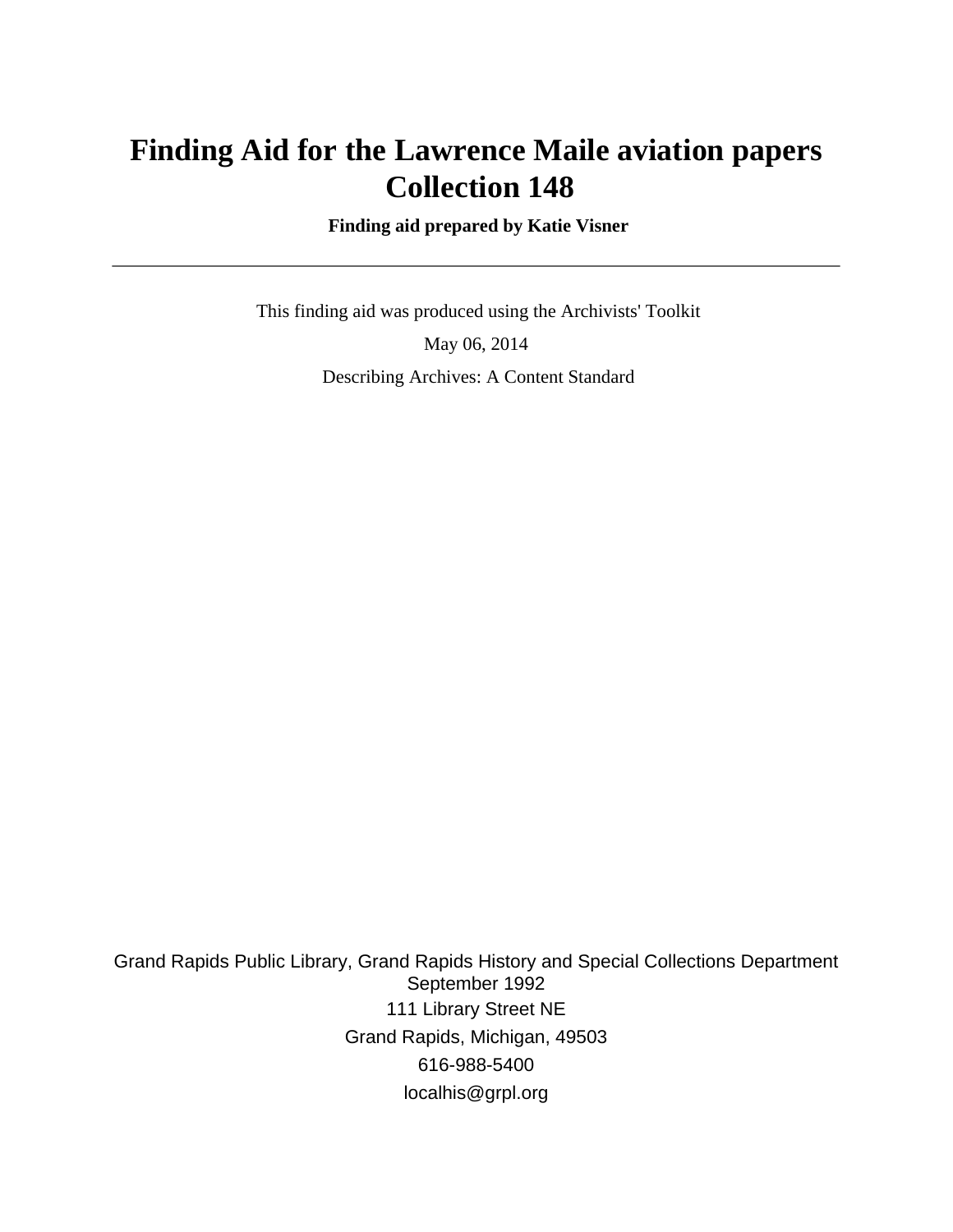## **Table of Contents**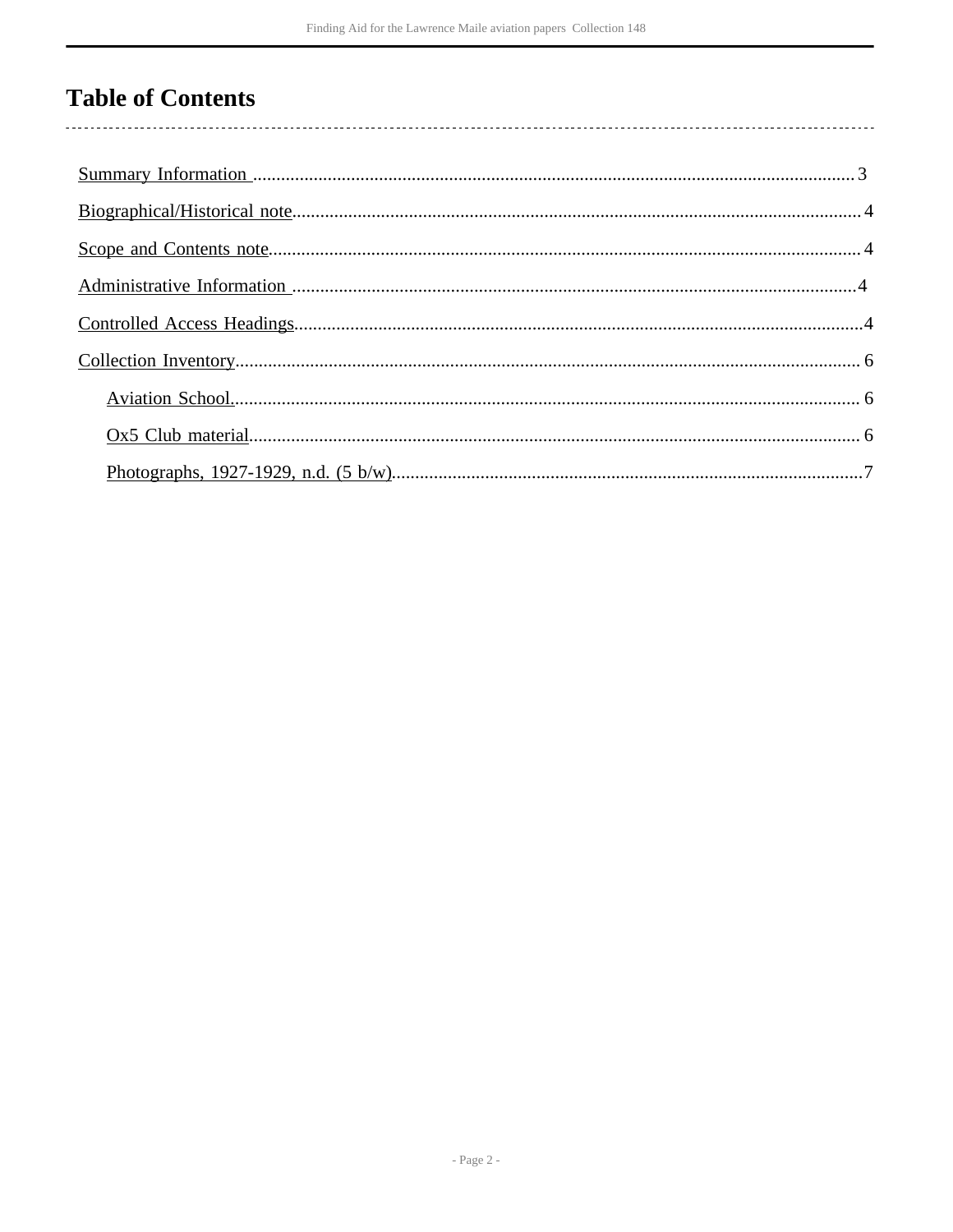# <span id="page-2-0"></span>**Summary Information**

| <b>Repository</b> | Grand Rapids Public Library, Grand Rapids History and Special<br><b>Collections Department</b>                                                                                                                                                                                                                                                                                                                                                                                                                                                                                                                                                                                                                                             |
|-------------------|--------------------------------------------------------------------------------------------------------------------------------------------------------------------------------------------------------------------------------------------------------------------------------------------------------------------------------------------------------------------------------------------------------------------------------------------------------------------------------------------------------------------------------------------------------------------------------------------------------------------------------------------------------------------------------------------------------------------------------------------|
| <b>Creator</b>    | Maile, Lawrence                                                                                                                                                                                                                                                                                                                                                                                                                                                                                                                                                                                                                                                                                                                            |
| <b>Title</b>      | Lawrence Maile aviation papers                                                                                                                                                                                                                                                                                                                                                                                                                                                                                                                                                                                                                                                                                                             |
| Date [inclusive]  | 1908-1986                                                                                                                                                                                                                                                                                                                                                                                                                                                                                                                                                                                                                                                                                                                                  |
| <b>Extent</b>     | 0.21 Linear feet One box                                                                                                                                                                                                                                                                                                                                                                                                                                                                                                                                                                                                                                                                                                                   |
| Language          | English                                                                                                                                                                                                                                                                                                                                                                                                                                                                                                                                                                                                                                                                                                                                    |
| <b>Abstract</b>   | Lawrence Maile (ca. 1910-1988) was an early aviator in Grand Rapids,<br>Michigan. His aviation papers contain photographs, news clippings,<br>postcards, pilot's logs, and other memorabilia. Also included are materials<br>from an aviation club Maile was involved with called the Ox5 Club. Items<br>from the Furniture Capital Air Service Flying School are also found.<br>The pilot logs record his flying time from 1929-1932 and for the 1960s.<br>Additional information about Maile and other Grand Rapids area pilots<br>are recorded in newspaper clippings. Five photographs are included, with<br>many of the individuals depicted being other Grand Rapids area flyers,<br>including Floyd Becker and Bert "Fish" Hassell. |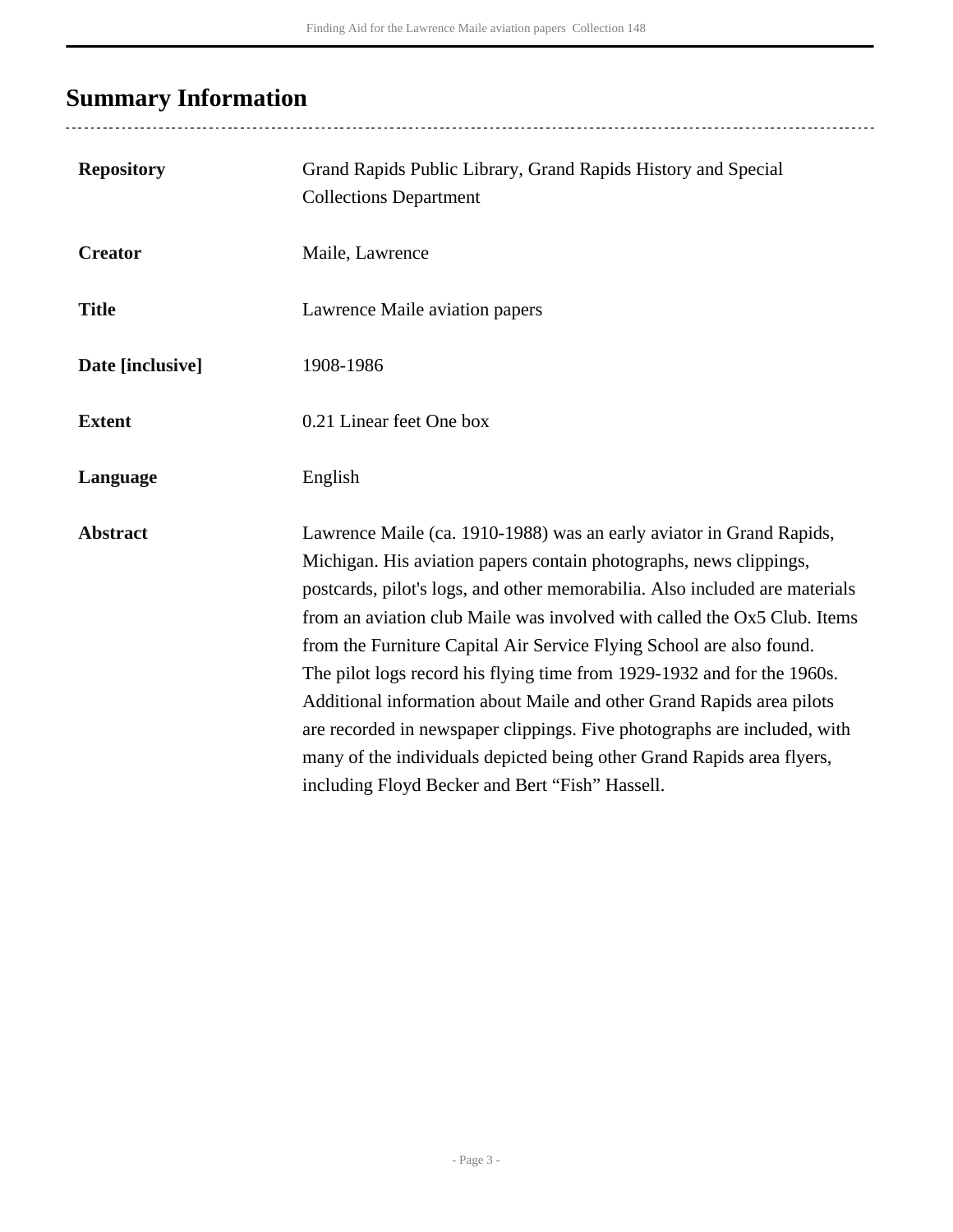## <span id="page-3-0"></span>**Biographical/Historical note**

Lawrence Maile (ca.1910-1988) was a prominent figure in early aviation in the Grand Rapids area. He began flying lessons at the Furniture Capital Air Service Flying School when a newsboy for the Grand Rapids Herald. A resident of Grand Rapids, with his wife Irma, and his two sons Lawrence George and Robert Arnold, Maile worked for the Grand Rapids Fire Department for thirty years before his retirement.

### <span id="page-3-1"></span>**Scope and Contents note**

Includes copies of newspaper articles, photographs, postcards, and materials from the Furniture Capital Air Service Flying School. The materials from the aviation school include applications and a brochure. The materials from the Ox5 club include diagrams of early Ox5 airplanes and a copy of the club's constitution, bylaws, and a roster of the club.

## <span id="page-3-2"></span>**Administrative Information**

#### **Publication Information**

Grand Rapids Public Library, Grand Rapids History and Special Collections Department September 1992

#### **Immediate Source of Acquisition note**

Irma Maile, 1991; accession number 1991.020

### <span id="page-3-3"></span>**Controlled Access Headings**

**Corporate Name(s)**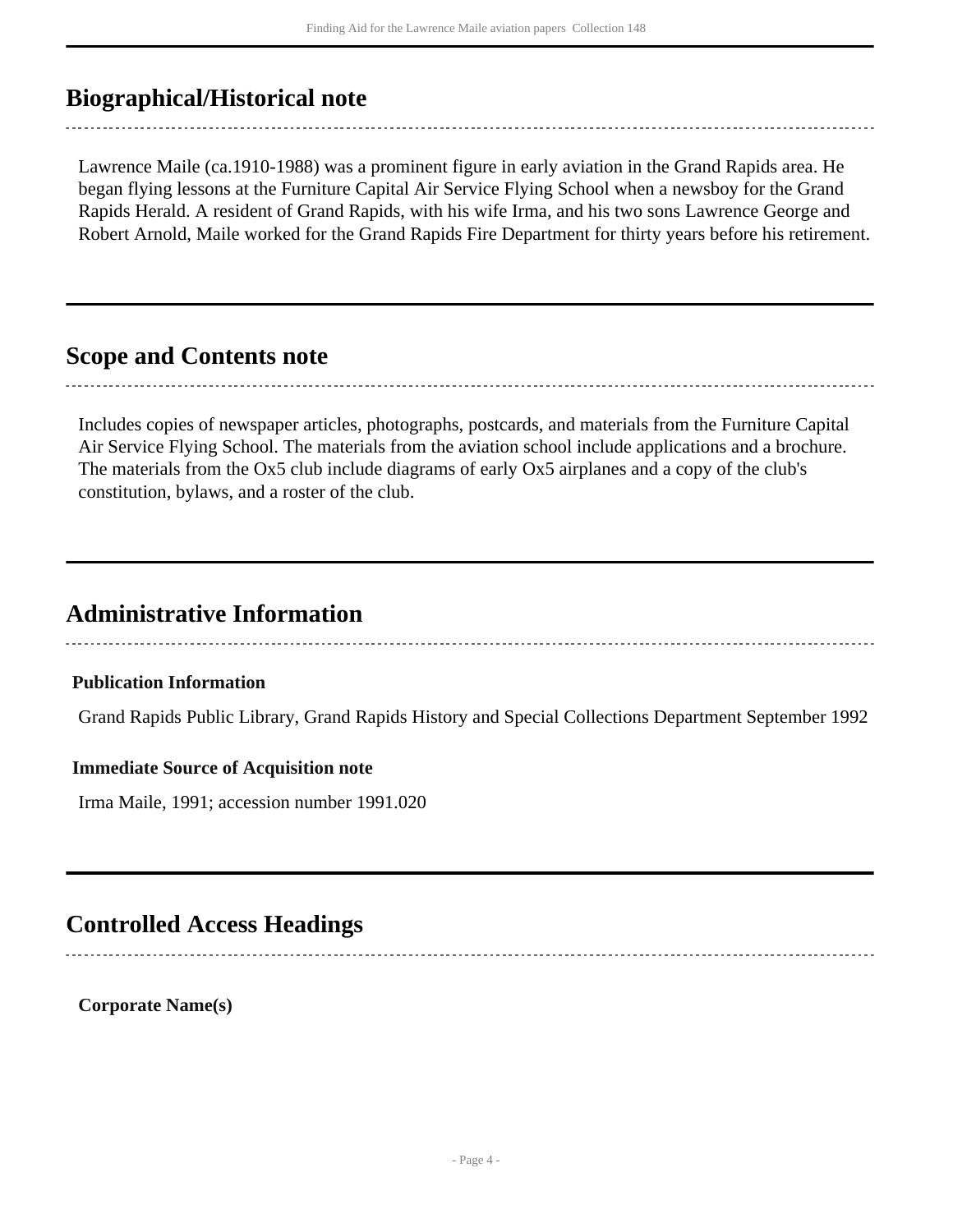- Furniture Capital Air Service.
- OX5 Club.

### **Genre(s)**

• personal papers

#### **Geographic Name(s)**

• Grand Rapids (Mich.) -- History

### **Subject(s)**

• Aeronautics -- Michigan -- Kent County -- History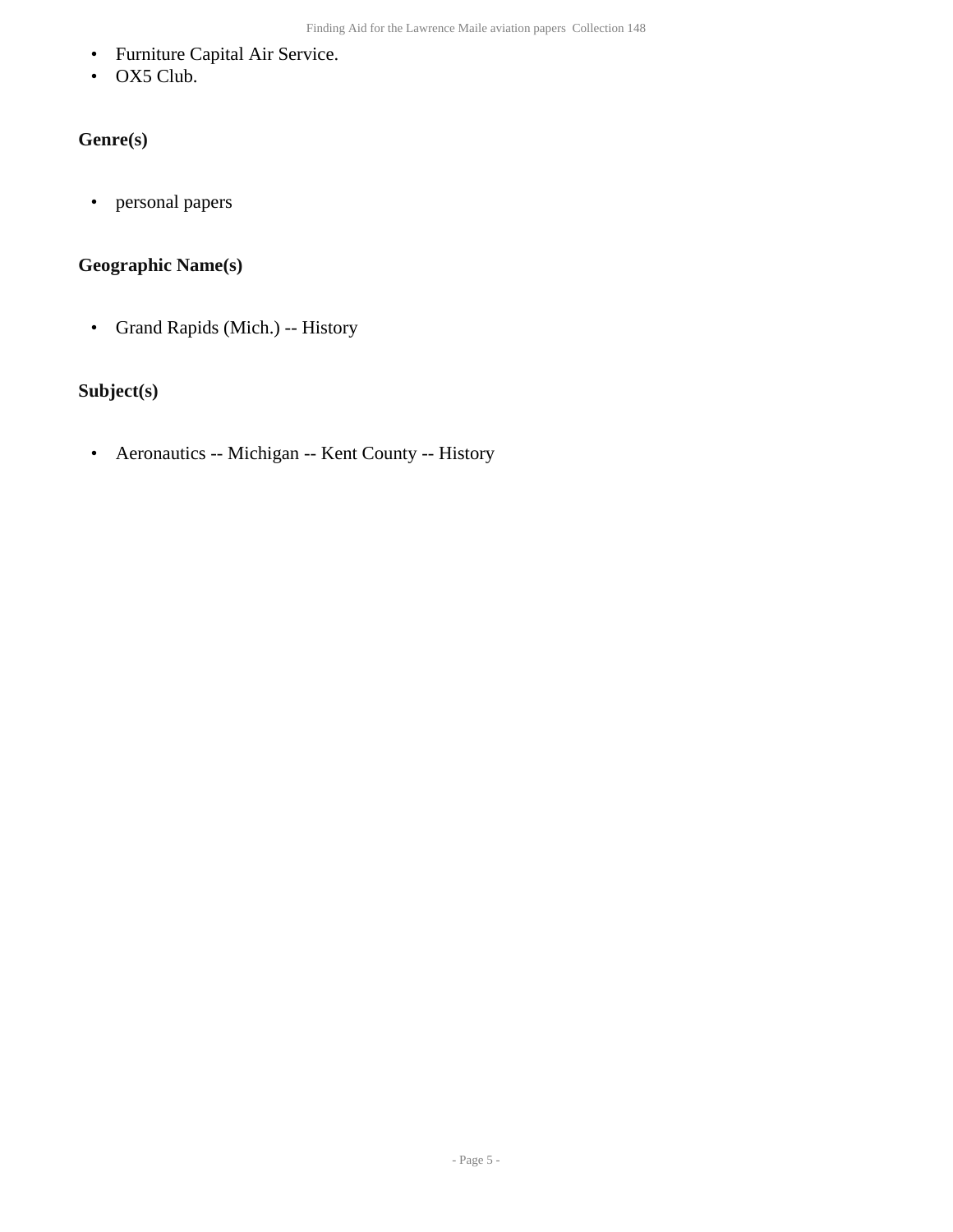# <span id="page-5-0"></span>**Collection Inventory**

<span id="page-5-1"></span>

| <b>Aviation School.</b>                                                                                                                                                                                                                                  |              |                |
|----------------------------------------------------------------------------------------------------------------------------------------------------------------------------------------------------------------------------------------------------------|--------------|----------------|
|                                                                                                                                                                                                                                                          | <b>Box</b>   | <b>Folder</b>  |
| Furniture Capital Air Service : a Government Approved Transport Flying<br>School. [booklet] n.d.                                                                                                                                                         | $\mathbf{1}$ | 1              |
| Price List, n.d. Accompanying booklet above.                                                                                                                                                                                                             | 1            | 1              |
| Two copies of Student's Enrollment Application for the school.                                                                                                                                                                                           | $\mathbf{1}$ | $\mathbf{1}$   |
| Newspaper clippings about Mr. Maile and other early aviators, 1922-1986.<br>Includes information on: Jerry Vinkemulder and his Travel Air plane,<br>noting ski designs by Roland Pierson; Floyd Becker; Air mail services;<br>Cecil R. "Sinnie" Sinclair | 1            | $\overline{2}$ |
| <b>Ox5 Club material</b>                                                                                                                                                                                                                                 |              |                |

<span id="page-5-2"></span>

|                                                                                                             | <b>Box</b> | Folder |
|-------------------------------------------------------------------------------------------------------------|------------|--------|
| Diagram of airplanes (1 folded sheet)                                                                       |            | 3      |
| Constitution, by-laws, roster, 1959 [booklet, several pages loose.]                                         |            |        |
| Pilot's logs, 1929-1932, 1965-1968. Includes student training log book,<br>letter regarding license renewal |            |        |